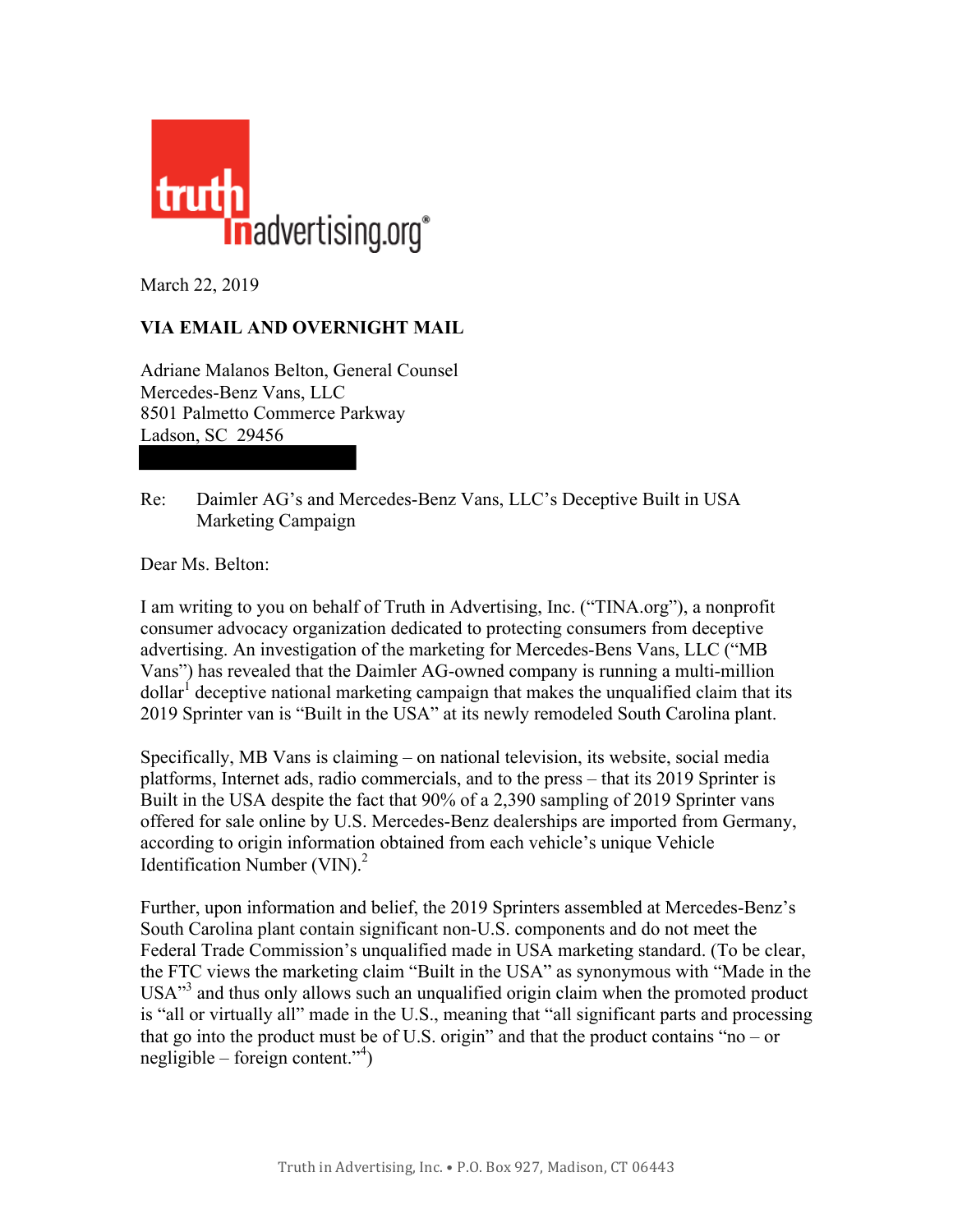In short, MB Vans' unqualified Built in the USA marketing for its 2019 Sprinter van is deceptive, and therefore in violation of the FTC's standards for making U.S.- origin claims, as well as Section 5(a) of the FTC Act.

Based on this information, we intend to notify government regulators that MB Vans is engaged in a deceptive marketing campaign unless, by **March 29, 2019**, the company takes action to remove the deceptive origin claims from all of its marketing materials, puts measures in place to ensure that there are no future misrepresentations, and makes every effort to alert MB Vans' customers of these issues.

Sincerely,

fmith

Laura Smith, Esq. Legal Director Truth in Advertising, Inc.

Cc via email: Thomas Laubert, General Counsel, Daimler AG